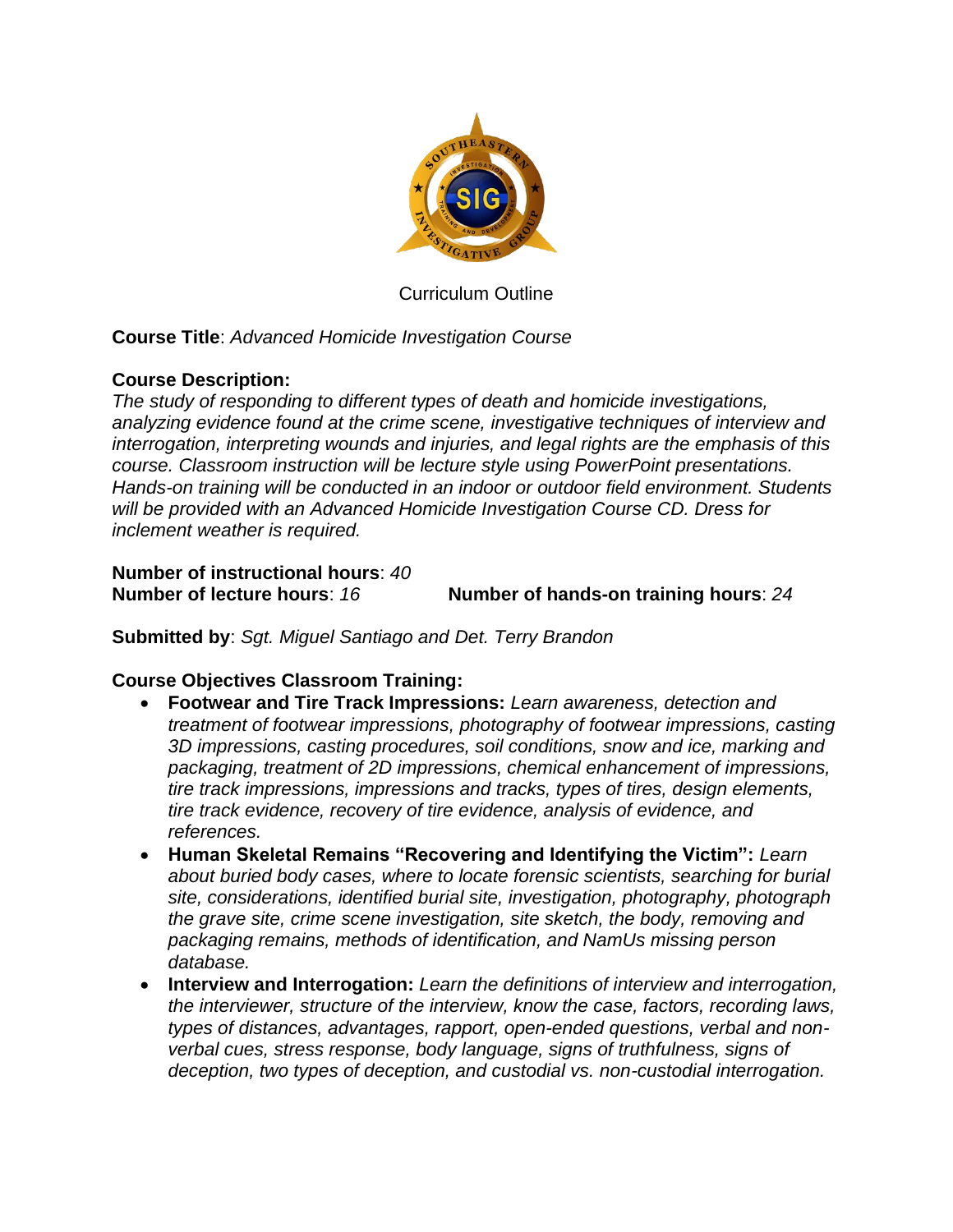- **Suicide by Cop:** *Learn of the phenomenon known as police officer assisted suicide, the victim, common tactics, plan vs. impulse, mental state, primary focus, photographs, scene photos, scene investigation, hospital scene, suicide by cop investigation, and the subject's background.*
- **Wounds and Pattern Injuries:** *Learn about bullets and shells, shot shell wadding, homicide vs. suicide, mechanism of shooting, types of gunshot wounds, abrasion collar, abrasion margin, smudging and smoke, stippling, contact wounds, ricochet wounds, shotgun distance range, intermediate range, contact range, cutting wounds, stabbing wounds, defensive wounds, blunt force injuries, lacerations, and chopping wounds.*
- **Natural Deaths:** *Learn about concerns with cause of death, focus of the investigation, crime scene photos, investigation, follow-up investigation, pulse rates, blood pressure, and respiration rate.*
- **In-Custody Death Investigation:** *Learn the definition of in-custody death, victim's family, minority groups, attorneys, media, methodical investigation, dual investigation, separate detectives, investigation, crime scene investigation, crime scene photos, hospital scene, deceased victim at the hospital, prisoner in custody, transport evidence, and conductive energy device related deaths.*
- **SIDS-Infant Death Investigation:** *Learn about infanticide, SIDS, CDS data, SIDS profile, abused children, morphology of child abuse, the 4 possibilities for child death, accidental death, child abuse, battered child syndrome, SIDS vs. child abuse & neglect, injuries associated with child abuse, direction of investigation, crime scene photos, scene investigation, and the infant/child death investigation form.*
- **Cold Case Investigation:** *Learn the definition of a cold case, unsolved cases, why cases get cold, cases most likely to get cold, cold case squad, personnel, most common cold case squad, external resources, reviewing cases, high priority cases, moderate priority cases, low priority cases, time as a friend, where to start?, investigating cold cases, cold case review format, new developments, asking questions, crime scene, physical evidence, and closing a cold case.*
- **Sexual Homicide Investigations:** *Learn how to identify a sexual homicide, the critics, crime scene, focus of the investigation, crime scene photographs, outdoor crime scene, Medical Examiner workup request, indoor crime scene, investigation, organized offender, disorganized offender, categories of sex related homicides, autoerotic fatalities and serial sexual questionnaire.*
- **Altercation Homicides:** *Learn the definition of an Altercation Homicide, difficulty of investigation, victim & suspect relationship, focus of the investigation, crime scene photos, scene reconstruction, crime scene investigation, weapons used, missing items, time frame of incident, body examination, transport to Medical Examiner's Office, victim's background, suspect's background, developing information, and further investigation.*
- **Delayed Murder Investigation:** *Learn about delayed murders, wounds vs. treatment, investigation, photographs, photographs in the morgue, transport to the Medical Examiner's Office, trauma score codes, and hospital produced wounds/injuries.*